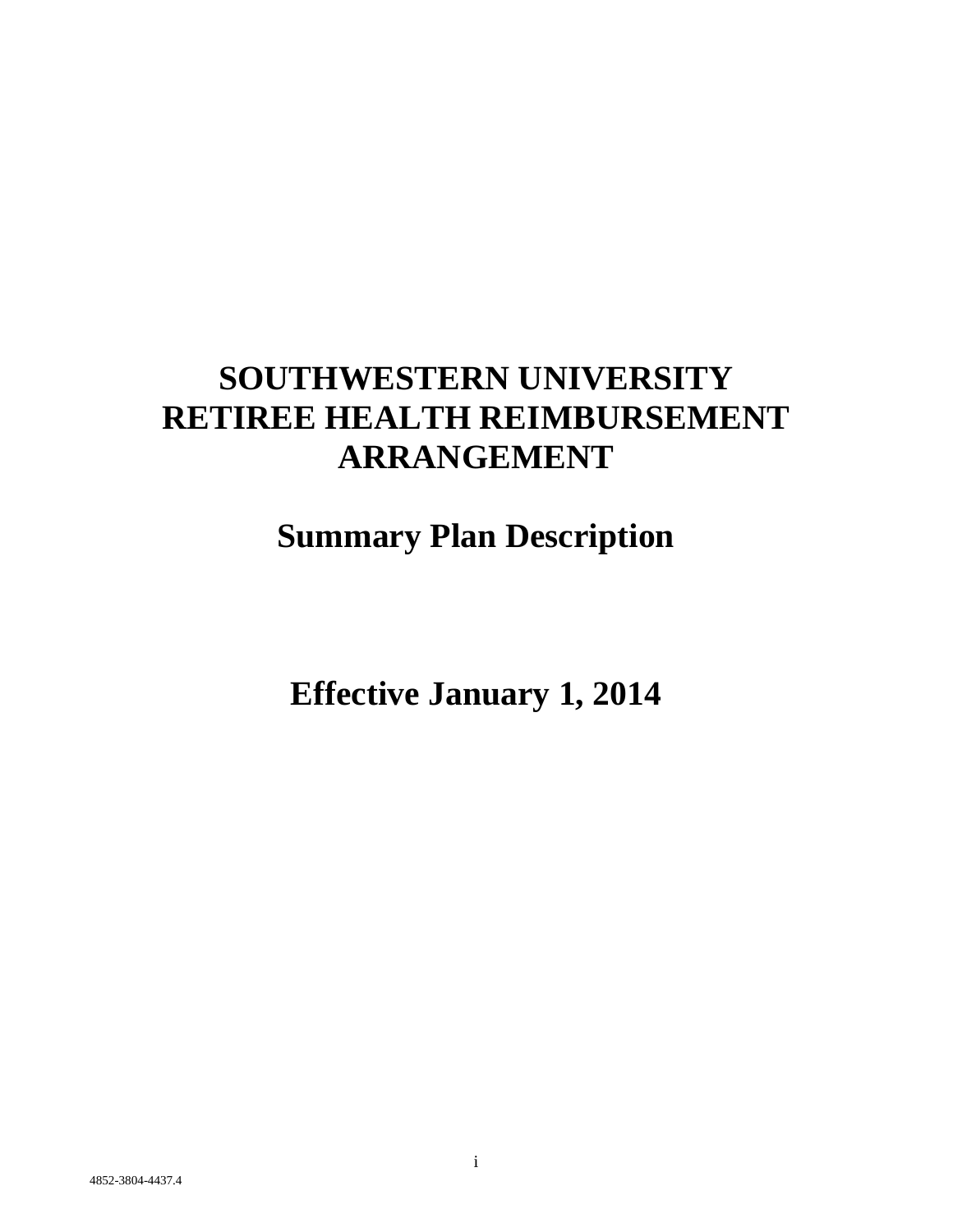# **TABLE OF CONTENTS**

| <b>PART I:</b> |                                                                      |  |
|----------------|----------------------------------------------------------------------|--|
| $Q-1$ .        |                                                                      |  |
| $Q-2$ .        |                                                                      |  |
| $Q-3$ .        |                                                                      |  |
| $Q-4.$         |                                                                      |  |
| $Q-5.$         |                                                                      |  |
| $Q-6.$         |                                                                      |  |
| $Q-7.$         | What happens if I do not use all of the contributions made to my HRA |  |
|                |                                                                      |  |
| $Q-8.$         |                                                                      |  |
| $Q-9.$         |                                                                      |  |
| $O-10.$        |                                                                      |  |
| $Q-11.$        |                                                                      |  |
| $Q-12.$        | What happens if I receive an overpayment under the Plan or a         |  |
|                |                                                                      |  |
| $Q-13.$        |                                                                      |  |
| $O-14.$        |                                                                      |  |
| $Q-15.$        |                                                                      |  |
| $O-16.$        |                                                                      |  |
| PART II:       |                                                                      |  |
|                |                                                                      |  |

**PLAN INFORMATION APPENDIX**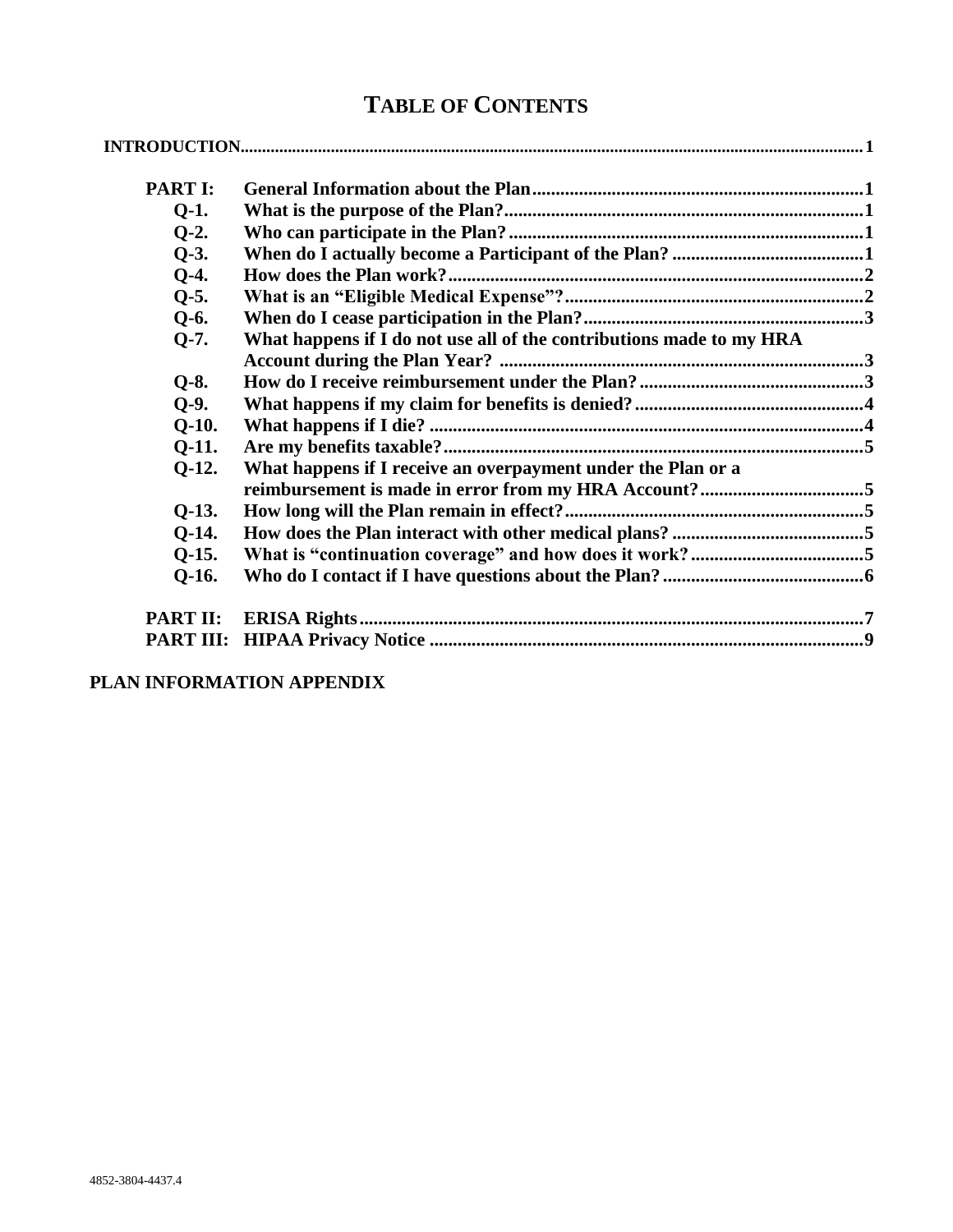#### **INTRODUCTION**

Southwestern University (the "Employer") has established the Southwestern University Retiree Health Reimbursement Arrangement (the "Plan") for the benefit of Eligible Retirees and their Eligible Spouses or Eligible Domestic Partners ("Participants"). The purpose of the Plan is to reimburse Participants for Medicare Supplemental Plan premiums and Eligible Medical Expenses, which are not otherwise reimbursed. The Plan is intended to qualify as a self-insured medical reimbursement plan for purposes of Sections 105 and 106 of the Internal Revenue Code, as amended ("Code"), as well as a health reimbursement arrangement as defined in Notice 2002- 45, published by the Internal Revenue Service.

This summary plan description (this "SPD") contains the material provisions of the Plan. In the event of any conflict between the terms of this SPD and the terms of the Plan document, the terms of the Plan document will control. Participants seeking to obtain additional information about the Plan should contact the Employer.

Note that capitalized terms used in this SPD are defined the first time they are used or are defined in the Plan Information Appendix at the end of this booklet. Please note that "you," "your" and "my" when used in this SPD refer to you, the Participant.

## **PART I GENERAL INFORMATION ABOUT THE PLAN**

#### **Q-1. What is the purpose of the Plan?**

The purpose of the Plan is to reimburse Participants (as defined in Q-2 and Q-3) for Eligible Medical Expenses (as defined in Q-5) which are not otherwise reimbursed by any other plan or program. Reimbursements for Eligible Medical Expenses paid by the Plan generally are excludable from the Participant's taxable income.

#### **Q-2. Who can participate in the Plan?**

Eligible Retirees and their Eligible Spouses or Eligible Domestic Partners are eligible to participate in the Plan if they meet all requirements to be an Eligible Retiree, Eligible Spouse or Eligible Domestic Partner as defined in Section 1 of the Plan Information Appendix. Eligible Retirees, Eligible Spouses and Eligible Domestic Partners who become covered under the Plan, as explained in Q-3, are called "Participants."

#### **Q-3. When do I actually become a Participant in the Plan?**

An Eligible Retiree, Eligible Spouse or Eligible Domestic Partner becomes a Participant in the Plan on the later of the Effective Date of the Plan as provided in the Plan Information Appendix or the date that he or she has satisfied all of the following requirements:

- Is enrolled continuously in the Southwestern University Group Health Plan (the "Health Plan") from the date of the Eligible Retiree's retirement until age 65, or, if later, the date he or she is first otherwise eligible to participate in the Plan;
- Is Eligible for Medicare or a similar government-sponsored retiree health plan;
- Is enrolled in Medicare Part B or a similar government-sponsored retiree health plan;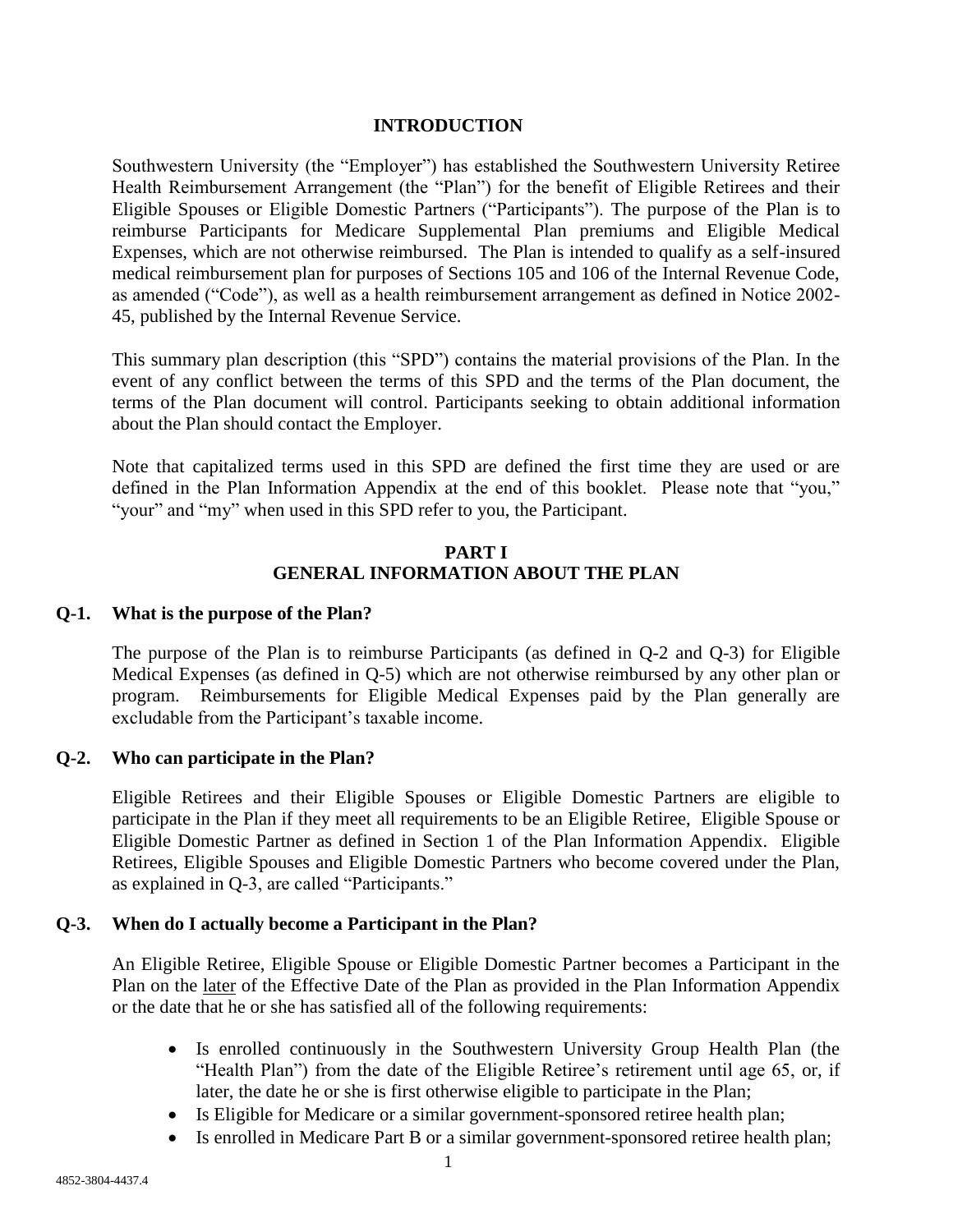- Is enrolled in an individual Medicare Supplemental Policy, including Medicare Part D; and
- Completes all enrollment forms or procedures required by the Plan Administrator.

# **Q-4. How does the Plan work?**

One HRA Account will be established for each Participant, except that married Participants and Participants who are Domestic Partners shall share a combined HRA Account with their spouse or Domestic Partner. This means that Benefit Contributions for each Eligible Retiree and Eligible Spouse or each Eligible Retiree and Eligible Domestic Partner will be credited to a single HRA Account.

Contributions will be credited to HRA Accounts by the Employer on or about each January 1, or the date in which the Participant first becomes enrolled in the Plan. Beginning January 1, 2014 through December 31, 2018, it is anticipated that the contribution amount shall equal the average Medicare Supplemental Plan L and Medicare Part D premiums in Travis and Williamson Counties (determined by age and gender, in single-year increments). Beginning on January 1, 2019, it is anticipated that the contribution amount shall be capped at the 2018 average premiums. The Employer may change the contribution amount at any time in its sole discretion.

Your HRA Account will be reduced from time to time by the amount of any Eligible Medical Expenses for which you are reimbursed under the Plan. At any time, you may receive reimbursement for Eligible Medical Expenses up to the amount in your HRA Account. Note that the Internal Revenue Code does not permit Participants to make any contributions to their HRA Accounts.

The HRA Account does not bear interest or accrue earnings of any kind. All benefits under the Plan are paid entirely from the Employer's general assets.

## **Q-5. What is an "Eligible Medical Expense"?**

An Eligible Medical Expense is an expense incurred by a Participant for medical care, as that term is defined in Code Section 213(d) (generally, expenses related to the diagnosis, care, mitigation, treatment or prevention of disease). Some common examples of Eligible Medical Expenses include:

- Premiums for medical, prescription drug, dental, vision or long-term care insurance.
- Medications (in reasonable quantities) **NOTE**: Medications are considered Eligible Medical Expenses only if they are prescribed by a doctor (without regard to whether the medication is available without a prescription) or are insulin.
- Uninsured Medical Expenses (i.e., copayments, coinsurance, deductibles).
- Dental expenses;
- Dermatology;
- Physical therapy;
- Contact lenses or glasses used to correct a vision impairment;
- Chiropractic expenses;
- Hearing aids; and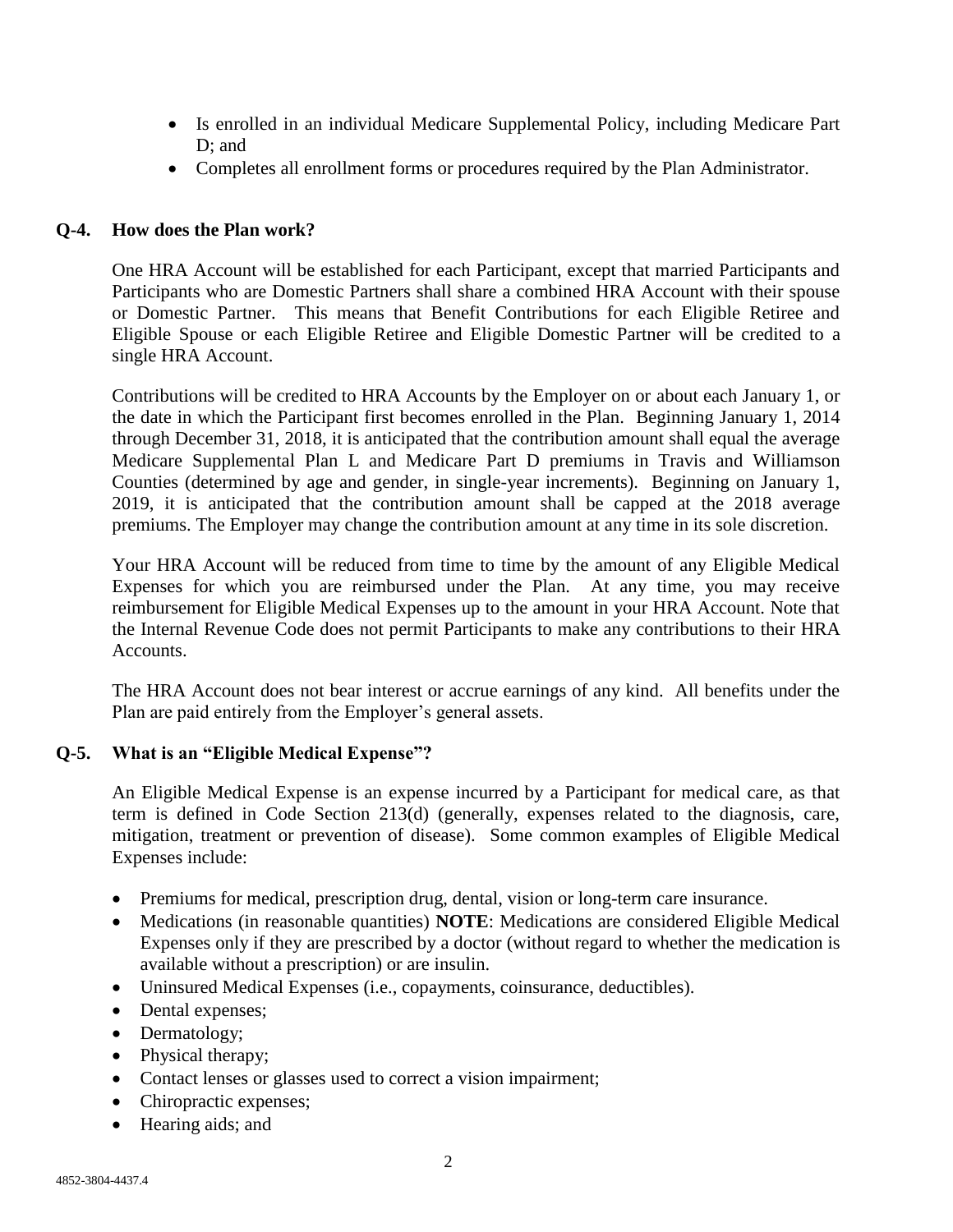• Wheelchairs.

Some examples of common items that are **not** Eligible Medical Expenses include:

- Long-term care services;
- Cosmetic surgery or similar procedures
- Funeral and burial expenses;
- Household and domestic help;
- Massage therapy;
- Custodial care; and
- Health club or fitness program dues.

If you need more information regarding whether an expense is an Eligible Medical Expense under the Plan, contact the Third Party Administrator as provided in the Plan Information Appendix.

Only Eligible Medical Expenses incurred while you are a Participant in the Plan may be reimbursed from your HRA Account. Eligible Medical Expenses are "incurred" when the medical care is provided, not when you are billed, are charged or pay for the expense. Thus, an expense that has been paid but not incurred (e.g. pre-payment to a physician) will not be reimbursed until the services or treatment giving rise to the expense has been provided.

The following expenses may **not** be reimbursed from an HRA Account:

- expenses incurred for qualified long term care services;
- expenses incurred *prior to the date* that you became a Participant in the HRA;
- expenses incurred *after the date* that you cease to be a Participant in the HRA; and
- expenses that have been reimbursed by another plan or for which you plan to seek reimbursement under another health plan.

# **Q-6. When do I cease participation in the Plan?**

You will cease being a Participant in the Plan on the earlier of:

- the date you cease to be an Eligible Retiree, Eligible Spouse or Eligible Domestic Partner for any reason;
- the date the retiree is rehired by the Employer as an active employee;
- the date you cease to be eligible for Medicare;
- your date of death;
- the effective date of any amendment terminating your eligibility under the Plan; or
- the date the Plan is terminated.

You may not obtain reimbursement of any Eligible Medical Expenses incurred after the date your eligibility ceases. (For the definition of "incurred," see Q-5.) You have 180 days after your eligibility ceases, however, to request reimbursement of Eligible Medical Expenses you incurred before your eligibility ceased. Notwithstanding the previous sentence, in the event your eligibility ceases due to the Plan's termination, you have 90 days after the Plan terminates to submit Eligible Medical Expense claims.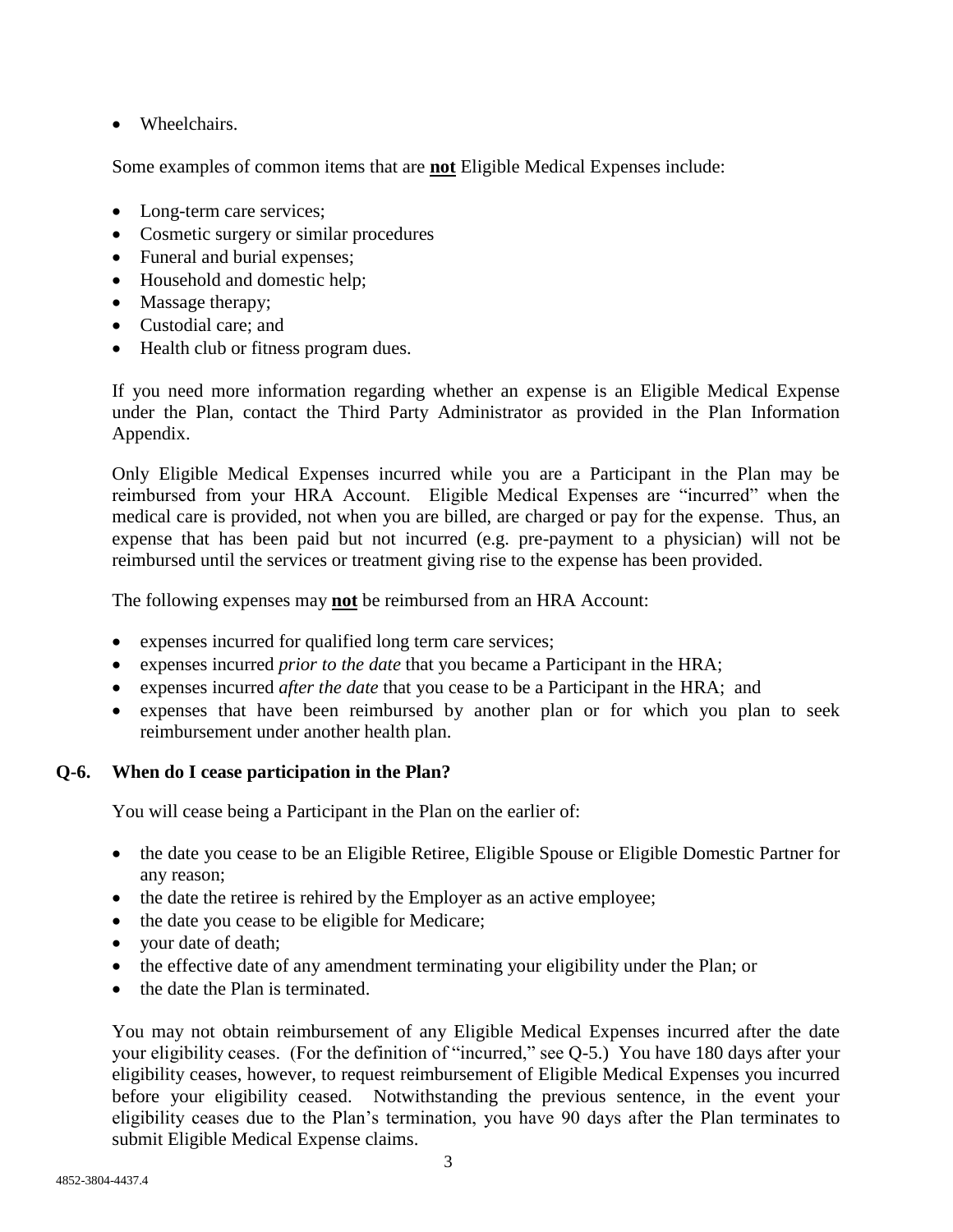## **Q-7. What happens if I do not use all of the contributions allocated to my HRA Account during the Plan Year?**

If you do not use all of the amounts credited to your HRA Account during a Plan Year, those amounts will be carried over for your use in subsequent Plan Years.

#### **Q-8. How do I receive reimbursement under the Plan?**

You must complete a reimbursement form and mail or fax it to the Claims Submission Agent as provided in the Plan Information Appendix, along with a copy of your insurance premium bill, an "explanation of benefits" or "EOB," or, if no EOB is provided, a written statement from the service provider. The written statement from the service provider must contain the following: (a) the name of the patient, (b) the date service or treatment was provided, (c) a description of the service or treatment; and (d) the amount incurred. You can obtain a reimbursement form from the Third Party Administrator identified in the Plan Information Appendix. Your claim is deemed filed when it is received by the Claims Submission Agent. (Do not mail your form to the Third Party Administrator as this may result in a delay in processing.)

If your claim for reimbursement is approved, you will be provided reimbursement as soon as reasonably possible following the determination. Claims are paid in the order in which they are received by the Claims Submission Agent.

## **Q-9. What happens if my claim for benefits is denied?**

If your claim for reimbursement is wholly or partially denied, you will be notified in writing within 30 days after the Claims Submission Agent receives your claim. If the Claims Submission Agent determines that an extension of this time period is necessary due to matters beyond the control of the Plan, the Claims Submission Agent will notify you within the initial 30-day period that an extension of up to an additional 15 days will be required. If the extension is necessary because you failed to provide sufficient information to allow the claim to be decided, you will be notified and you will have at least 45 days to provide the additional information. The notice of denial will contain:

- the reason(s) for the denial and the Plan provisions on which the denial is based;
- a description of any additional information necessary for you to perfect your claim, why the information is necessary, and your time limit for submitting the information;
- a description of the Plan's appeal procedures and the time limits applicable to such procedures; and
- a description of your right to request all documentation relevant to your claim.

If your request for reimbursement under the Plan is denied in whole or in part and you do not agree with the decision of the Claims Submission Agent, you may file a written appeal. You should file your appeal with the Plan Administrator at the address provided in the Plan Information Appendix no later than 180 days after receipt of the denial notice. You should submit all information identified in the notice of denial, as necessary, to perfect your claim and any additional information that you believe would support your claim.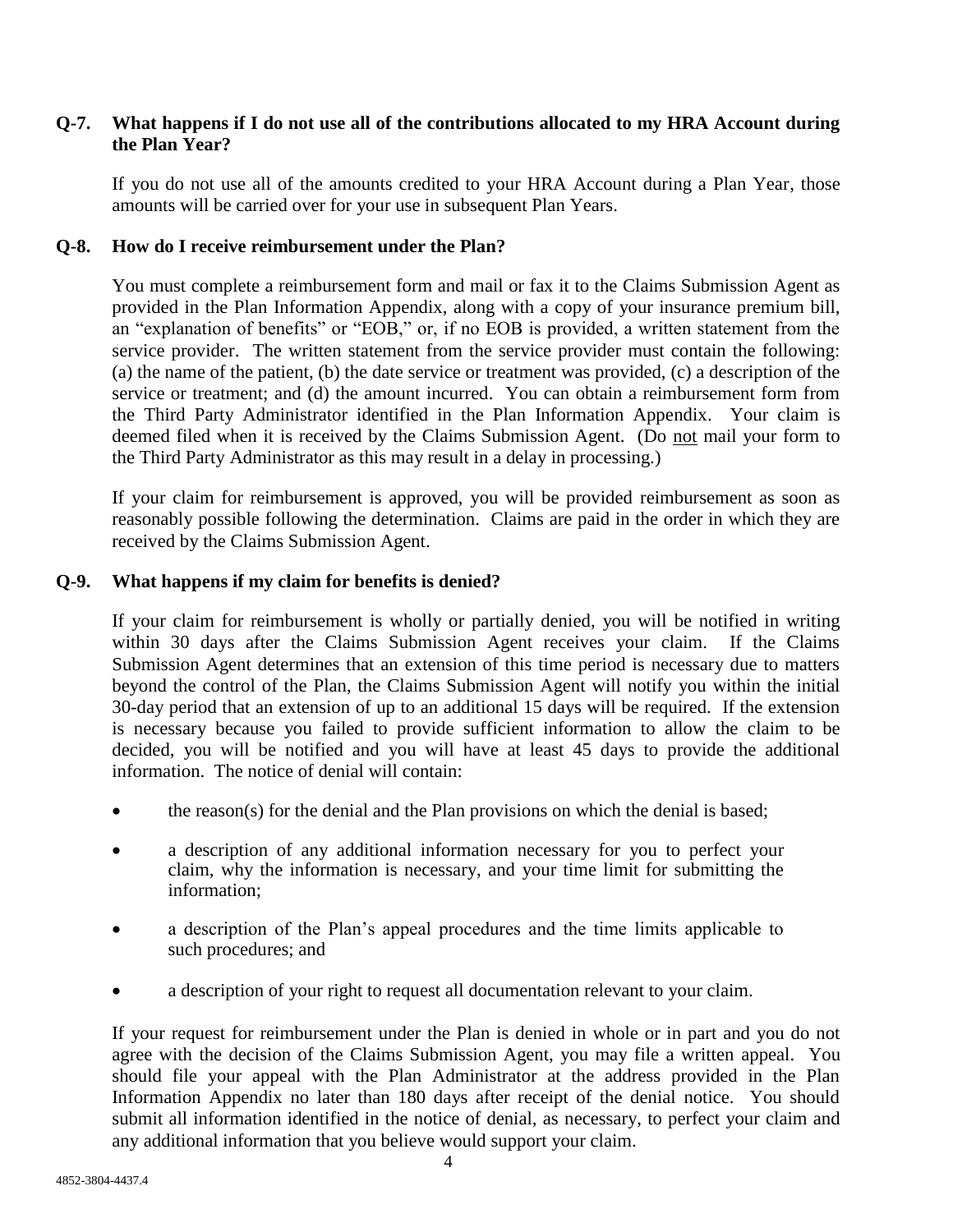You will be notified in writing of the decision on appeal no later than 60 days after the Plan Administrator receives your request for appeal. The notice will contain the same type of information provided in the first notice of denial provided by the Claims Submission Agent.

Note that you cannot file suit in federal court until you have exhausted these appeals procedures.

# **Q-10. What happens if I die?**

If you die without a surviving spouse or Domestic Partner who is a Participant in the Plan at the time of your death, your HRA Account is immediately forfeited upon death, but your estate or representatives may submit claims for Eligible Medical Expenses you incurred before your death. Claims must be submitted within 180 days of your death, or if earlier, within 90 days from the termination of the Plan.

If you die and your spouse or Domestic Partner is a Participant in the Plan at the time of your death, your HRA Account balance shall remain in the joint HRA Account of your spouse or Domestic Partner, and his or her benefits under the Plan will continue. He or she may submit claims for Eligible Medical Expenses you incurred before your death within 180 days of your death, or if earlier, within 90 days from the termination of the Plan

# **Q-11. Are my benefits taxable?**

The Plan is intended to meet certain requirements of existing federal tax laws, under which the benefits you receive under the Plan generally are not taxable to you. However, the Employer cannot guarantee the tax treatment to any given Participant, as individual circumstances may produce different results. If there is any doubt, you should consult your own tax advisor. In addition, if you are an Eligible Domestic Partner, you will receive a statement on or before each January  $31<sup>st</sup>$  reflecting the amounts in which you need to report as taxable income, under applicable law.

## **Q-12. What happens if I receive an overpayment under the Plan or a reimbursement is made in error from my HRA Account?**

If it is later determined that you received an overpayment or a payment was made in error (e.g., you were reimbursed from your HRA Account for an expense that is later paid by another medical plan), you will be required to refund the overpayment or erroneous reimbursement to the Employer.

If you do not refund the overpayment or erroneous payment, the Employer reserves the right to offset future reimbursements equal to the overpayment or erroneous payment. If all other attempts to recoup the overpayment/erroneous payment are unsuccessful, the Plan Administrator may treat the overpayment as a bad debt, which may have tax implications for you.

# **Q-13. How long will the Plan remain in effect?**

Although the Employer expects to maintain the Plan indefinitely, it has the right to modify or terminate the program at any time for any reason, including the right to change the classes of persons eligible for participation, to change the amount credited to HRA Accounts or to reduce or eliminate any amounts currently credited to a Participant's HRA Account.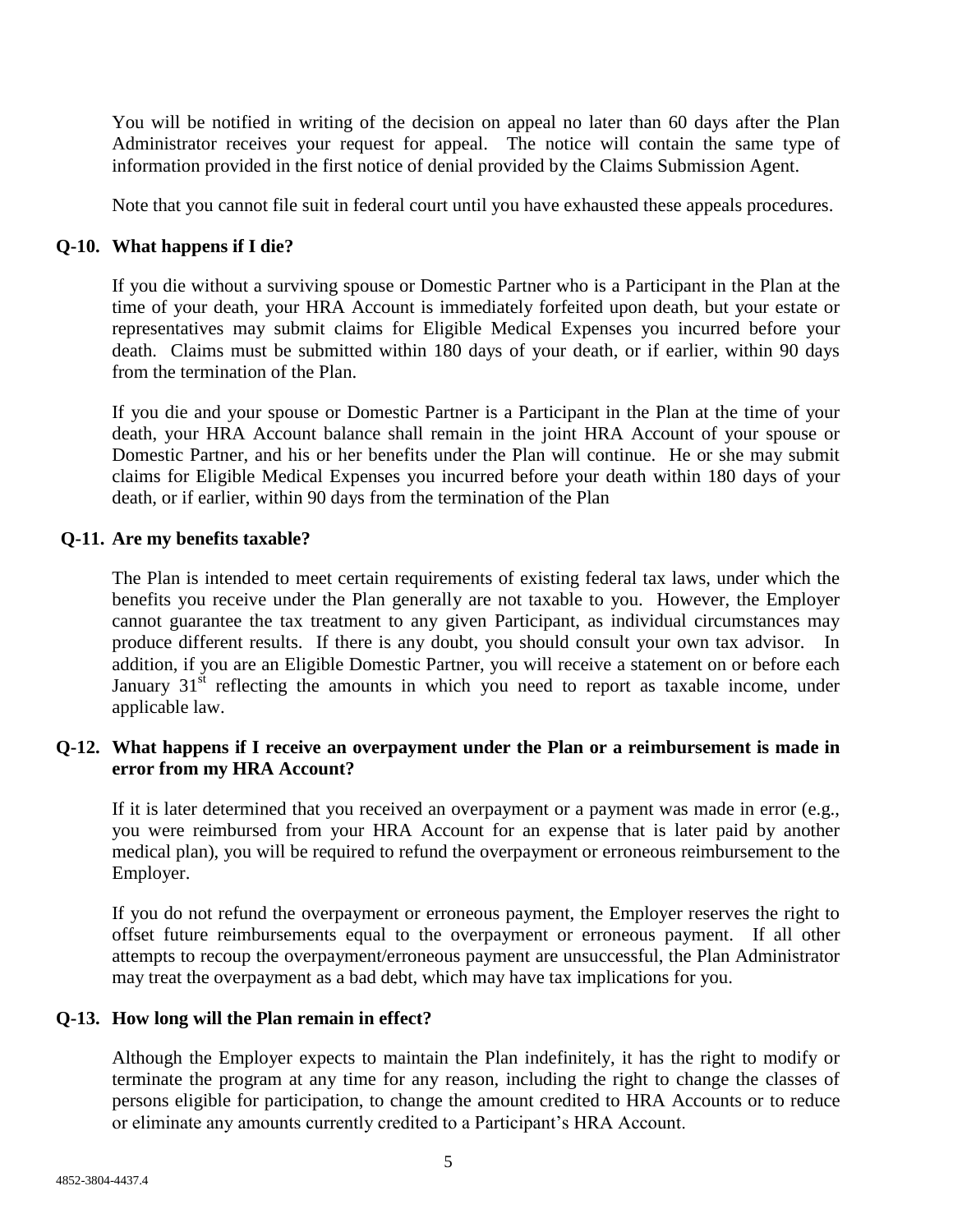#### **Q-14. How does the Plan interact with other medical plans?**

Only medical care expenses that have not been or will not be reimbursed by any other source may be Eligible Medical Expenses (to the extent all other conditions for Eligible Medical Expenses have been satisfied). You must first submit any claims for medical expenses to the other plan or plans before submitting the expenses to this Plan for reimbursement.

#### **Q-15. What is "continuation coverage" and how does it work?**

Under a federal law called the Consolidated Omnibus Budget Reconcilliation Act of 1985 ("COBRA"), you or your Eligible Spouse may be entitled to continuation coverage under the Plan. This coverage can become available to you or your Eligible Spouse when you would otherwise lose your group health coverage.

COBRA continuation coverage is a continuation of Plan coverage when coverage would otherwise end because of a life event known as a "qualifying event." Specific qualifying events are listed below. After a qualifying event, COBRA continuation coverage must be offered to each person who is a "qualified beneficiary." You or your Eligible Spouse could become qualified beneficiaries if coverage under the Plan is lost because of the qualifying event.

If you or an Eligible Spouse elects to continue coverage, you are entitled to the level of coverage under the Plan in effect immediately preceding the qualifying event. You may also be entitled to an increase in your HRA Account equal to the amounts contributed to the HRA Accounts of similarly situated Participants (subject to any restrictions applicable to similarly situated Participants) so long as you continue to pay the applicable premium.

In order to continue coverage, the qualified beneficiary must pay a monthly premium equal to 102% of the cost of the coverage, as determined by the Plan Administrator. The Plan Administrator will notify qualified beneficiaries of the applicable premium at the time of a qualifying event.

If you are an Eligible Spouse, you will become a qualified beneficiary if you lose your coverage under the Plan because you become divorced or legally separated from your spouse (a qualifiying event). In addition, filing a proceeding in bankruptcy under title 11 of the United States Code can be a qualifying event. If a proceeding in bankruptcy is filed with respect to the Employer, and that bankruptcy results in the loss of your coverage under the Plan, you will become a qualified beneficiary with respect to the bankruptcy. Your Eligible Spouse will also become a qualified beneficiary if bankruptcy results in the loss of his or her coverage under the Plan.

The Plan will offer COBRA continuation coverage to qualified beneficiaries only after the Plan Administrator has been notified that a qualifying event has occurred. When the qualifying event is commencement of a proceeding in bankruptcy with respect to the employer, the employer must notify the Plan Administrator of the qualifying event.

For your divorce or legal separation from your Eligible Spouse, **you must notify the Plan Administrator within 60 days after the qualifying event occurs.** You must provide this notice to: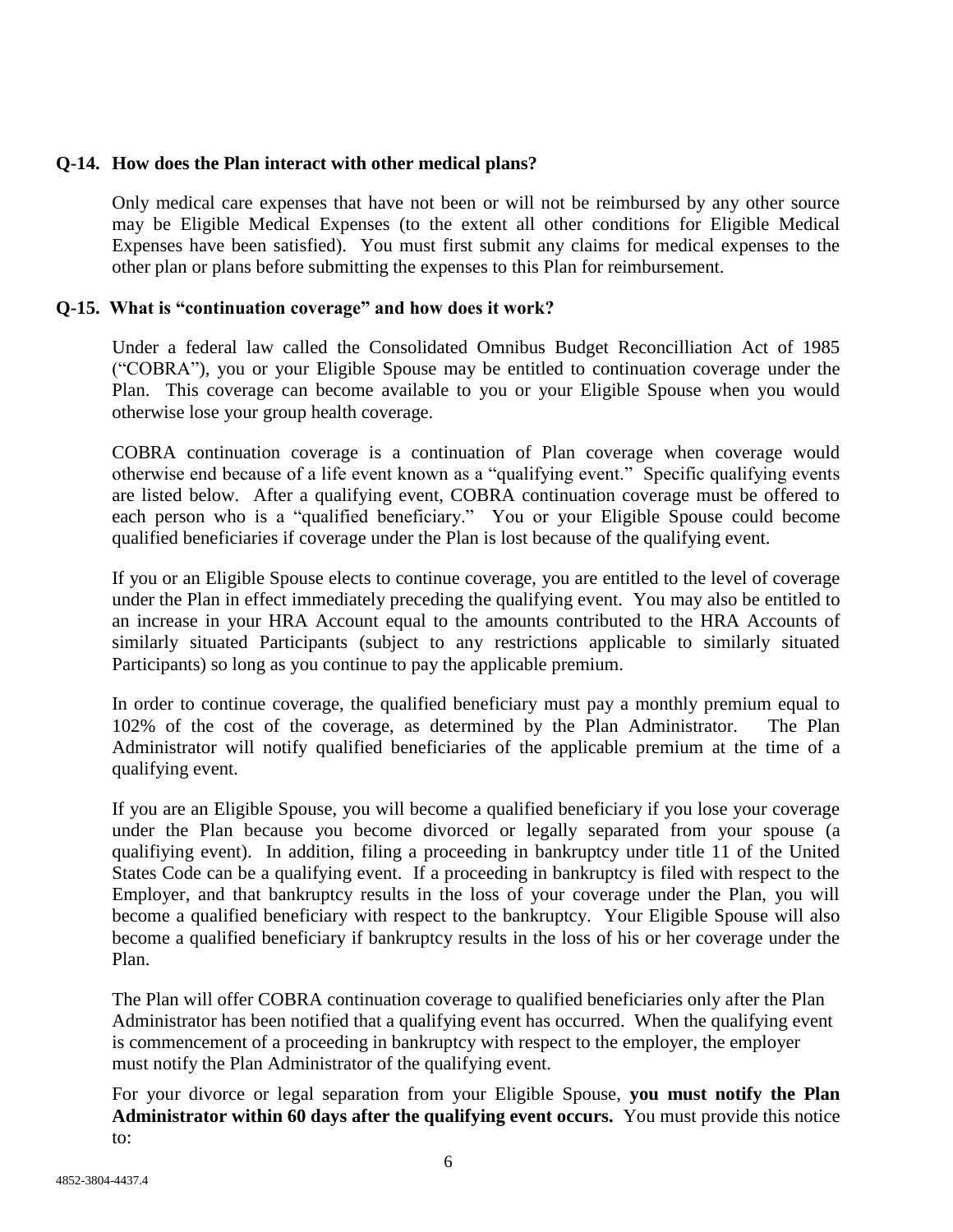Human Resources Department Southwestern University 1001 E. University Avenue P.O. Box 770 Georgetown, TX 78627

Once the Plan Administrator receives notice that a qualifying event has occurred, COBRA continuation coverage will be offered to each of the qualified beneficiaries. Each qualified beneficiary will have an independent right to elect COBRA continuation coverage. You may elect COBRA continuation coverage on behalf of your spouse.

COBRA continuation coverage is a temporary continuation of coverage. When the qualifying event is your divorce or legal separation, COBRA continuation coverage lasts for up to a total of 36 months. If your coverage is as of a result of the Employer's bankruptcy, you may continue that coverage from the date of the bankruptcy until your death, and your Eligible Spouse may continue coverage until the earlier of either: (1) your death plus an additional 36 months of coverage; or (2) your Eligible Spouse's death.

However, coverage may end earlier upon the occurrence of any of the following events:

- The date the qualified beneficiary notifies the Plan Administrator that he or she wishes to discontinue coverage;
- The date any required monthly premium is not paid when due or during the applicable grace period;
- The date, after the date of the qualified beneficiary's election to continue coverage, that he or she becomes covered under another group health plan that does not contain any exclusion or limitation with respect to any pre-existing condition of the qualified beneficiary; or
- The date the Employer ceases to provide any group health plan.

Questions concerning your Plan or your COBRA continuation coverage rights should be addressed to the Plan Administrator identified below. For more information about your rights under ERISA, including COBRA, the Health Insurance Portability and Accountability Act (HIPAA), and other laws affecting group health plans, contact the nearest Regional or District Office of the U.S. Department of Labor's Employee Benefits Security Administration (EBSA) in your area or visit the EBSA website at www.dol.gov/ebsa. (Addresses and phone numbers of Regional and District EBSA Offices are available through EBSA's website.)

In order to protect your family's rights, you should keep the Plan Administrator informed of any changes in the addresses of family members.You should also keep a copy, for your records, of any notices you send to the Plan Administrator.

# **Q-16. Who do I contact if I have questions about the Plan?**

If you have any questions about the Plan, you should contact the Third Party Administrator or the Plan Administrator. Contact information for the Third Party Administrator and the Plan Administrator is provided in the Plan Information Appendix.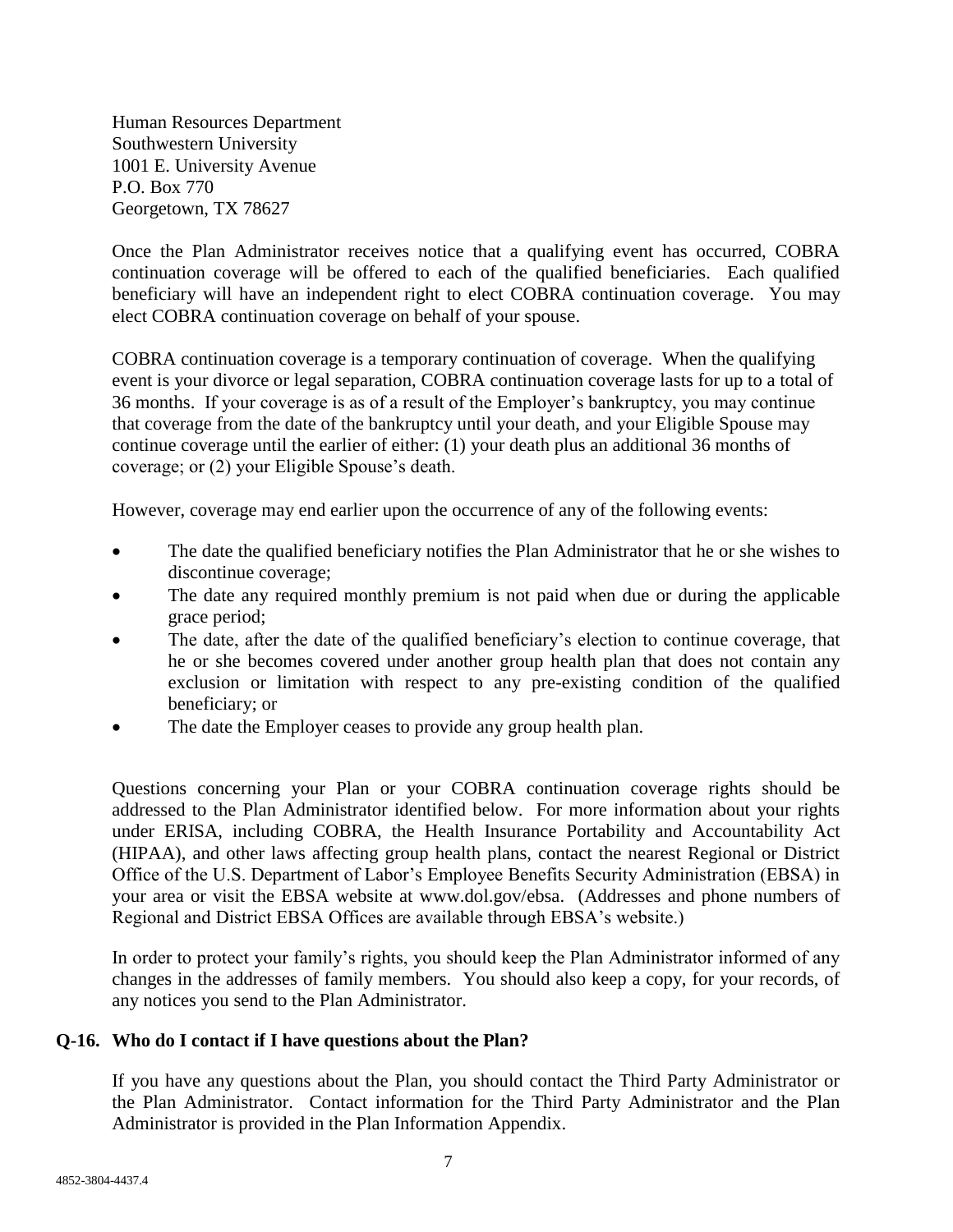# **PART II ERISA RIGHTS**

This Plan is an employee welfare benefit plan as defined in the Employee Retirement Income Security Act of 1974, as amended ("ERISA"). ERISA provides that you, as a Plan Participant, will be entitled to:

#### **Receive Information about Your Plan and Benefits**

- Examine, without charge, at the Plan Administrator's office and at other specified locations, such as worksites and union halls, all documents governing the Plan, including insurance contracts, collective bargaining agreements, and a copy of the latest annual report (Form 5500 series) filed by the Plan with the U.S. Department of Labor and available at the Public Disclosure Room of the Employee Benefits Security Administration.
- Obtain, upon written request to the Plan Administrator, copies of all documents governing the operation of the Plan, including insurance contracts and collective bargaining agreements, and copies of the latest annual report (Form 5500 series) and updated Summary Plan Description. The Plan Administrator may apply a reasonable charge for the copies.
- Receive a summary of the Plan's annual financial report. The Plan Administrator is required by law to furnish each participant with a copy of this summary annual report.

#### **Continue Plan Coverage**

Continue Plan coverage for Eligible Spouses if there is a loss of coverage under the Plan as a result of a qualifying event. However, the Eligible Spouse will have to pay for such coverage. Review this SPD and the documents governing the Plan for the rules governing COBRA continuation coverage rights.

#### **Prudent Actions by Plan Fiduciaries**

In addition to creating rights for Plan participants, ERISA imposes duties upon the people who are responsible for the operation of the employee benefit plan. The people who operate your Plan, called "fiduciaries" of the Plan, have a duty to do so prudently and in the interest of the Plan participants and beneficiaries. No one, including your employer, your union, or any other person, may fire you or otherwise discriminate against you in any way to prevent you from obtaining a welfare benefit from the Plan, or from exercising your rights under ERISA.

# **Enforcement of Your Rights**

If your claim for a welfare benefit under an ERISA-covered plan is denied in whole or in part, you must receive a written explanation of the reason for the denial. You have the right to have the Plan review and reconsider your claim. Under ERISA, there are steps you can take to enforce the above rights. For instance, if you request materials from the Plan and do not receive them within 30 days, you may file suit in a federal court. In such a case, the court may require the Plan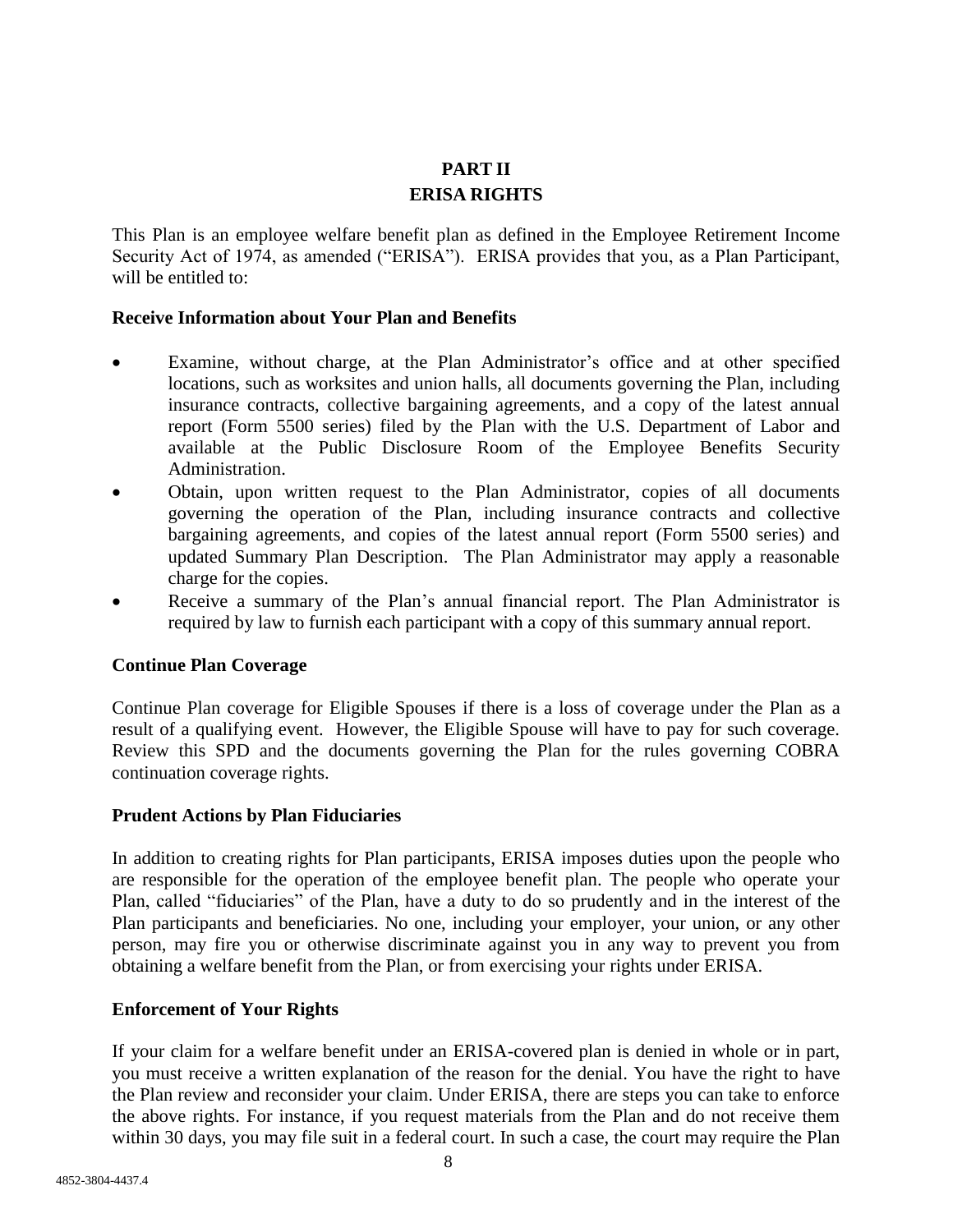Administrator to provide the materials and pay you up to \$110 a day until you receive the materials, unless the materials were not sent because of reasons beyond the control of the Administrator. If you have a claim for benefits that is denied or ignored in whole or in part, you may file suit in a state or federal court. In addition, if you disagree with the Plan's decision or lack thereof concerning the qualified status of a domestic relations order or a medical child support order, you may file suit in federal court. If it should happen that plan fiduciaries misuse the Plan's money or if you are discriminated against for asserting your rights, you may seek assistance from the U.S. Department of Labor, or you may file suit in a federal court. The court will decide who should pay court costs and legal fees. If you are successful, the court may order the person you have sued to pay these costs and fees. If you lose, the court may order you to pay these costs and fees (e.g., if it finds your claim is frivolous).

#### **Assistance with Your Questions**

If you have any questions about the Plan, you should contact the Plan Administrator. If you have any questions about this statement or about your rights under ERISA, or if you need assistance obtaining documents from the Plan Administrator, you should contact the nearest office of the U.S. Department of Labor, Employee Benefits Security Administration listed in your telephone directory, or the Division of Technical Assistance and Inquiries, Employee Benefits Security Administration, U.S. Department of Labor, 200 Constitution Ave., N.W., Washington, D.C., 20210. You may also obtain certain publications about your rights and responsibilities under ERISA by calling the publications hotline of the Employee Benefits Security Administration.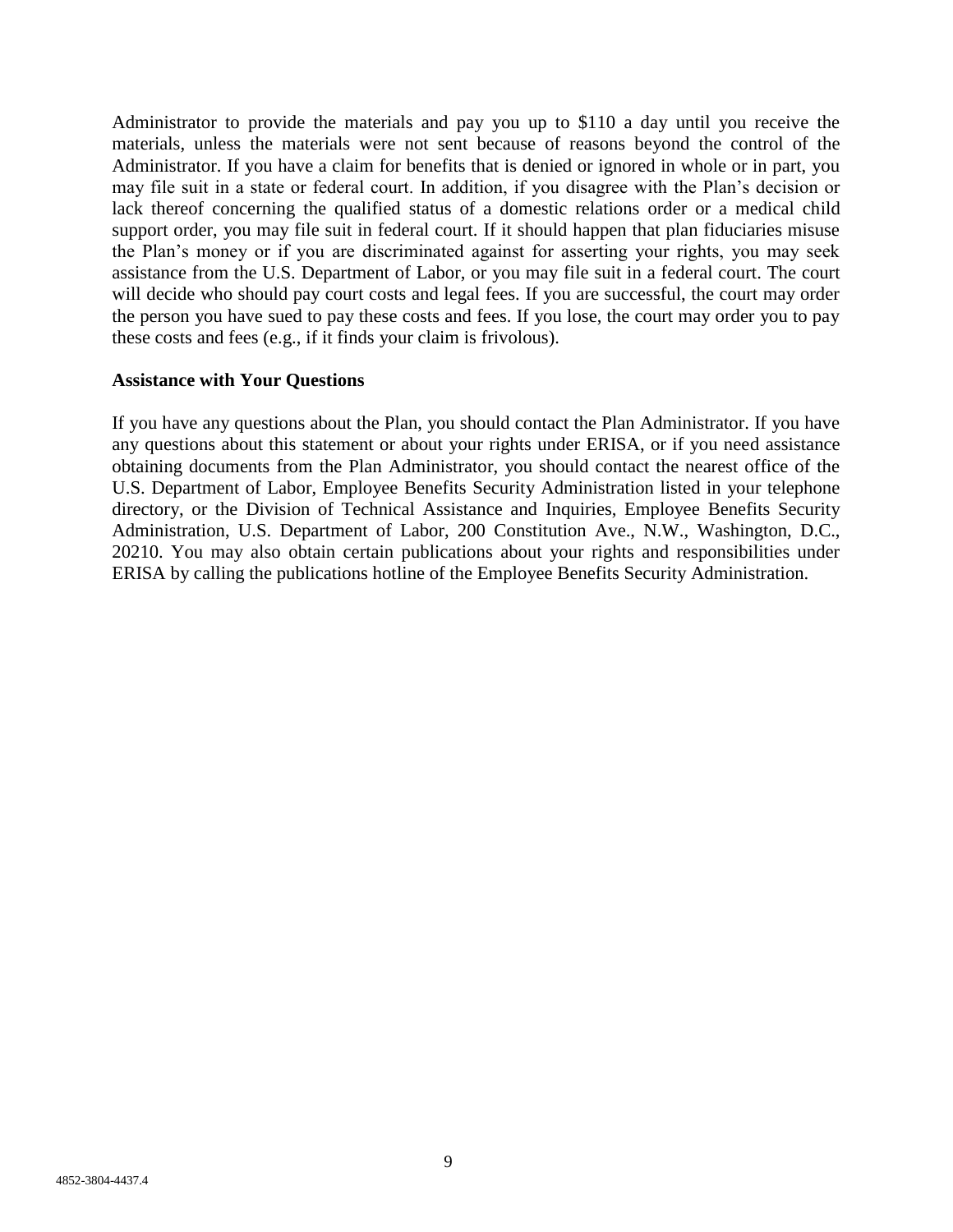# **PART III HEALTH INSURANCE PORTABILITY AND ACCOUNTABILITY ACT OF 1996 (HIPAA) PRIVACY NOTICE**

# **THIS NOTICE DESCRIBES HOW MEDICAL INFORMATION ABOUT YOU MAY BE USED AND DISCLOSED AND HOW YOU CAN GET ACCESS TO THIS INFORMATION. PLEASE REVIEW IT CAREFULLY**

#### **Section 1. Introduction**

The Plan is dedicated to maintaining the privacy of your health information. The Plan is required by law to take reasonable steps to ensure the privacy of your personally identifiable health information or "Protected Health Information" ("PHI") and to inform you about:

- the Plan's uses and disclosures of PHI;
- your privacy rights with respect to your PHI;
- the Plan's duties with respect to your PHI;
- your right to file a complaint with the Plan and to the Secretary of the U.S. Department of Health and Human Services; and
- the person or office to contact for further information about the Plan's privacy practices.

The term "Protected Health Information" or "PHI" includes all individually identifiable health information transmitted or maintained by the Plan, regardless of form (oral, written, electronic). The Plan is required by law to maintain the privacy of PHI and to provide individuals with notice of its legal duties and privacy practices. The Plan is also required to notify you following a breach of unsecured PHI.

The Plan is required to comply with the terms of this notice. However, the Plan reserves the right to change its privacy practices and to apply the changes to all PHI received or maintained by the Plan, including PHI received or maintained prior to the change. If the Plan makes a material change to its privacy practices, you will be provided with a revised Notice, or information about the material change and how to obtain the revised Notice, within 60 days of the material change.

**Please note that Southwestern University as the Plan Sponsor obtains summary PHI, enrollment and disenrollment, termination of coverage and specific appeals information from the Plan. Most records containing your PHI are created and retained by the Third Party Administrator for the Plan. In the event that the Plan Sponsor receives PHI, the Plan has been amended to require that the Plan Sponsor only use and disclose PHI received from the Plan for administrative plan purposes as permitted by federal law**.

#### **Section 2. Notice of PHI Uses and Disclosures**

Except as otherwise indicated in this notice, uses and disclosures will be made only with your written authorization, subject to your right to revoke such authorization.

#### *A. Required PHI Uses and Disclosures*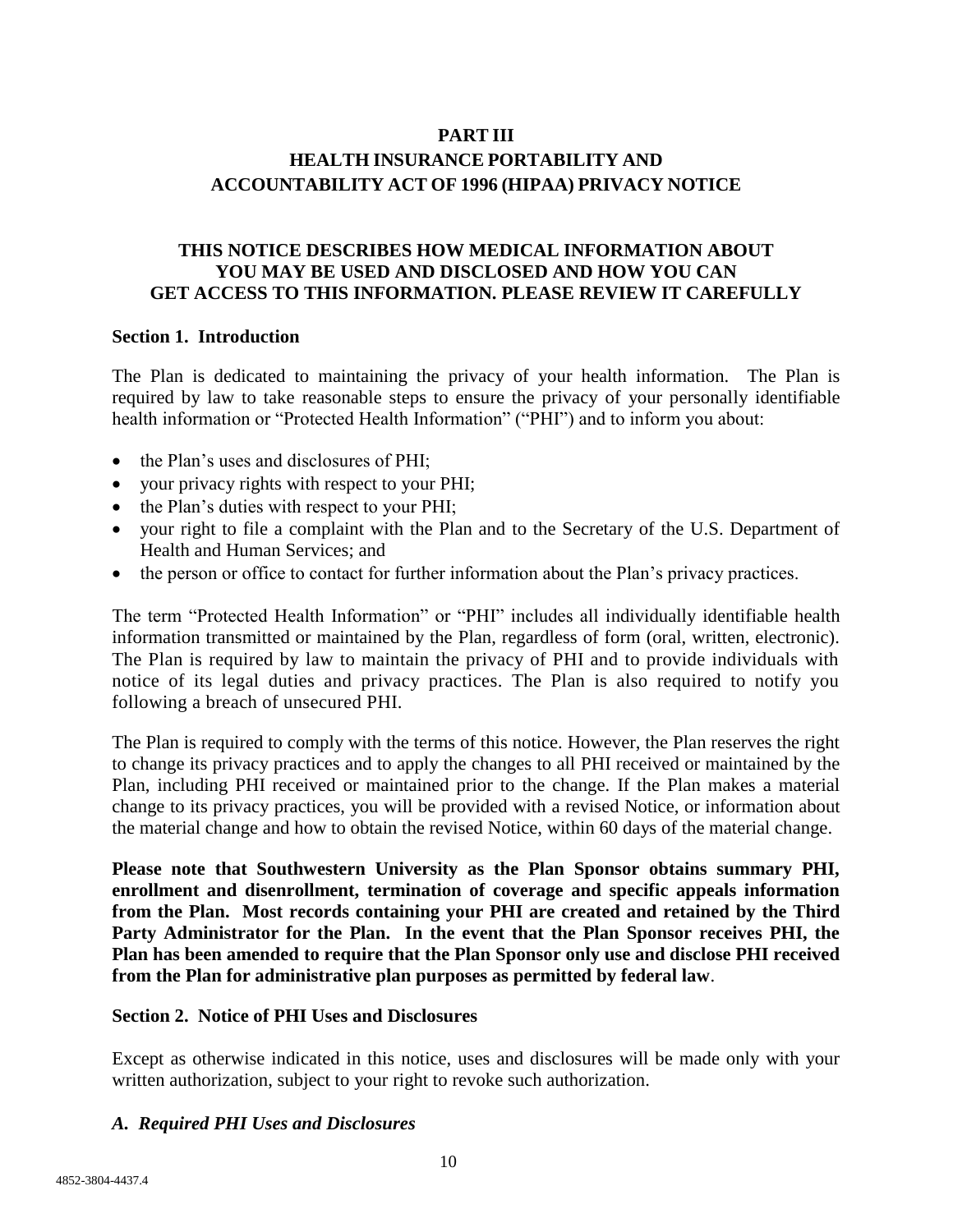Upon your request, the Plan is required to give you access to certain PHI in order to inspect and copy it.

Use and disclosure of your PHI may be required by the Secretary of the Department of Health and Human Services to investigate or determine the Plan's compliance with the privacy regulations.

The Plan also will disclose PHI to the Plan Sponsor for administrative purposes permitted by law and related to treatment, payment or health care operations. The Plan Sponsor has amended its plan documents to protect your PHI as required by federal law.

The Plan contracts with business associates for certain services related to the Plan. PHI about you may be disclosed to the business associates so that they can perform contracted services. To protect your PHI, the business associate is required to appropriately safeguard the health information. The following categories describe the different ways in which the Plan and its business associates may use and disclose your PHI.

## *B. Uses and disclosures to carry out treatment, payment and health care operations*

The Plan and its business associates will use PHI without your consent, authorization, or opportunity to agree or object, to carry out treatment, payment and health care operations.

*Treatment* is the provision, coordination or management of health care and related services. It also includes but is not limited to consultations and referrals between one or more of your providers. For example, the Plan may disclose to a treating cardiologist the name of your treating physician so that the cardiologist may ask for your lab results from the treating physician.

*Payment* includes but is not limited to actions to make coverage determinations and payment (including billing, claims management, subrogation, plan reimbursement, reviews for medical necessity and appropriateness of care and utilization review and preauthorizations). For example, the Plan may tell a doctor whether you are eligible for coverage or what percentage of the bill will be paid by the Plan.

*Health care operations* include but are not limited to quality assessment and improvement, reviewing competence or qualifications of health care professionals, underwriting, premium rating and other insurance activities relating to creating or renewing insurance contracts. It also includes disease management, case management, conducting or arranging for medical review, legal services and auditing functions including fraud and abuse compliance programs, business planning and development, business management and general administrative activities. For example, the Plan may use information about your claims to refer you to a disease management program, project future benefit costs or audit the accuracy of its claims processing functions.

The Plan may also use PHI to contact you to provide appointment reminders or information about treatment alternatives or other health-related benefits and services that may be of interest to you.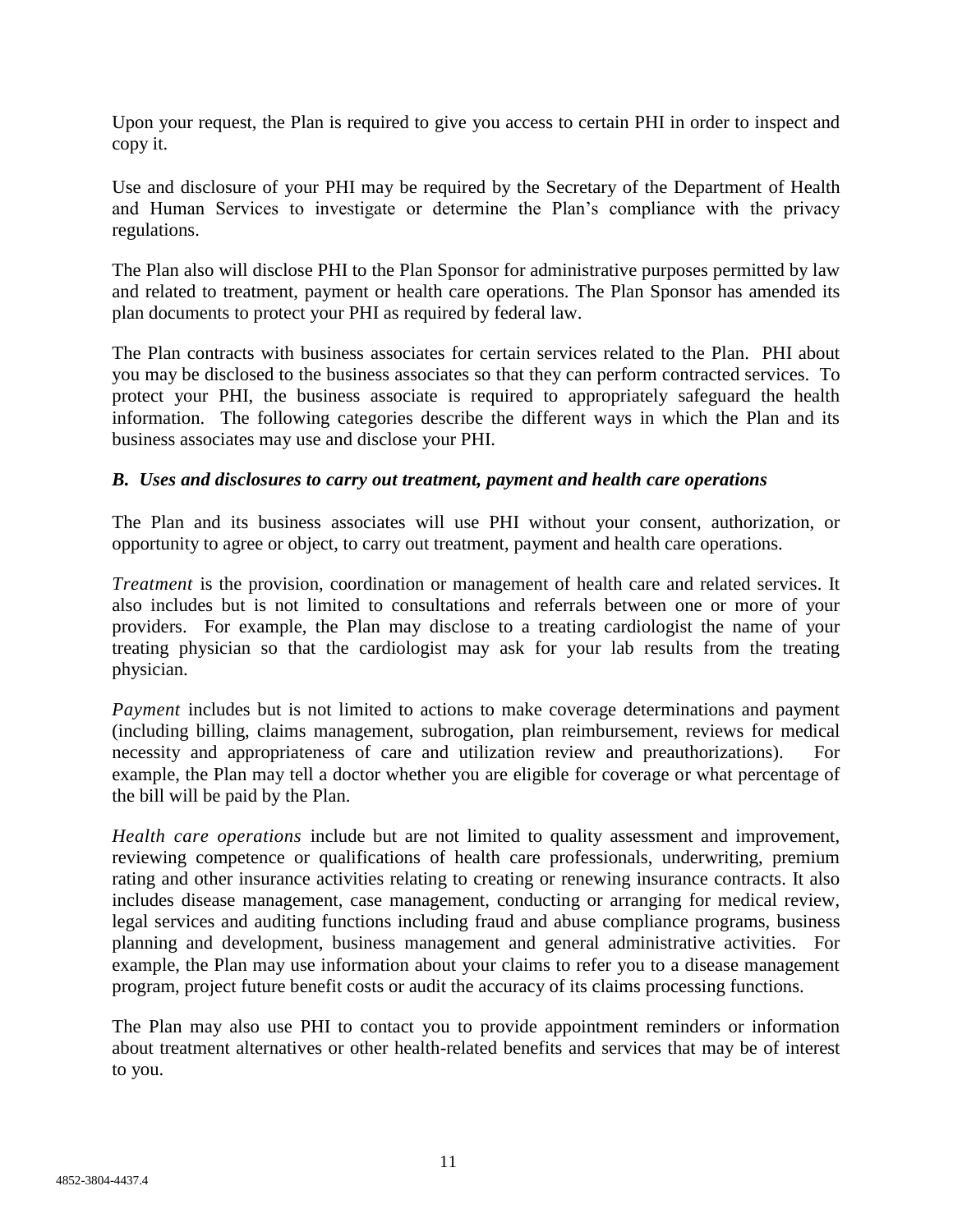# *C. Authorized uses and disclosures*

You must provide the Plan with your written authorization for the types of uses and disclosures that are not identified by this notice or permitted or required by applicable law. In addition, your written authorization generally will be obtained before the Plan will use or disclose psychotherapy notes about you from your mental health professional. Psychotherapy notes are separately filed notes about your conversations with your mental health professional during a counseling session. They do not include summary information about your mental health treatment. The Plan may use and disclose such notes when needed by the Plan to defend against litigation filed by you. In addition, you must provide the Plan with your written authorization for uses and disclosures of PHI which result in the Plan receiving financial payment from a third party whose product or services is being marketed will require your authorization as well as for disclosures that constitute a sale of PHI.

Any authorization you provide to the Plan regarding the use and disclosure of your health information may be revoked at any time **in writing**. After you revoke your authorization, the Plan will no longer use or disclose your health information for the reasons described in the authorization, except for the two situations noted below:

- The Plan has taken action in reliance on your authorization before it received your written revocation; and
- You were required to give the Plan your authorization as a condition of obtaining coverage.

# *D. Uses and disclosures that require that you be given an opportunity to agree or disagree prior to the use or release*

Disclosure of your PHI to family members, other relatives and your close personal friends is allowed if:

- the information is directly relevant to the family or friend's involvement with your care or payment for that care; and
- you have either agreed to the disclosure or have been given an opportunity to object and have not objected.

# *E. Uses and disclosures for which consent, authorization or opportunity to object is not required*

Use and disclosure of your PHI is allowed without your consent, authorization or request under the following circumstances:

- When required by law.
- When permitted for purposes of public health activities, including when necessary to report product defects, to permit product recalls and to conduct post-marketing surveillance. PHI may also be used or disclosed if you have been exposed to a communicable disease or are at risk of spreading a disease or condition, if authorized by law.
- When authorized by law to report information about abuse, neglect or domestic violence to public authorities if there exists a reasonable belief that you may be a victim of abuse, neglect or domestic violence. In such case, the Plan will promptly inform you that such a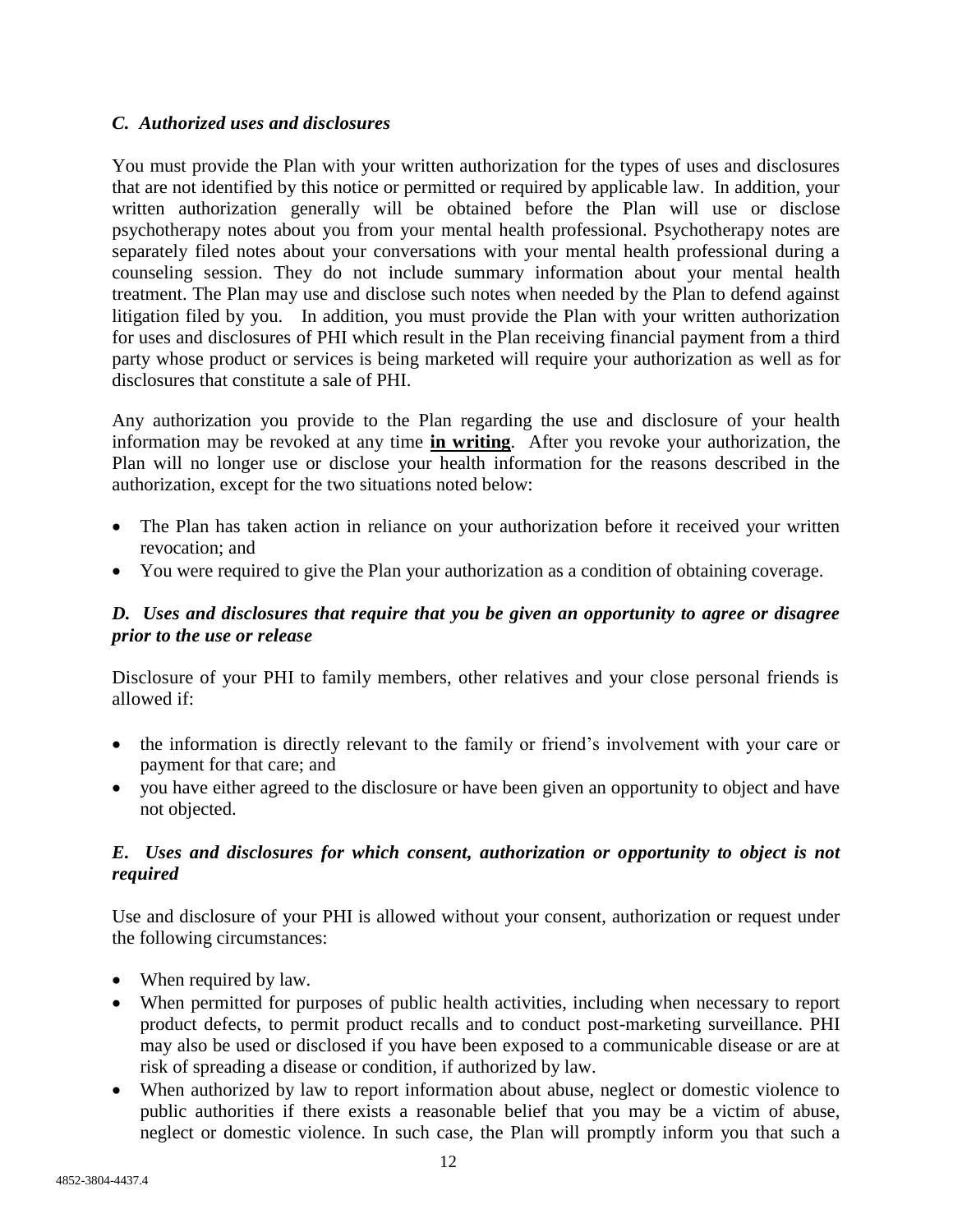disclosure has been or will be made unless that notice would cause a risk of serious harm. For the purpose of reporting child abuse or neglect, it is not necessary to inform the minor that such a disclosure has been or will be made. Disclosure may generally be made to the minor's parents or other representatives although there may be circumstances under federal or state law when the parents or other representatives may not be given access to the minor's PHI.

- To a public health oversight agency for oversight activities authorized by law. This includes uses or disclosures in civil, administrative or criminal investigations; inspections; licensure or disciplinary actions (for example, to investigate complaints against providers); and other activities necessary for appropriate oversight of government benefit programs (for example, to investigate Medicare or Medicaid fraud).
- When required for judicial or administrative proceedings. For example, your PHI may be disclosed in response to a subpoena or discovery request provided certain conditions are met. One of those conditions is that satisfactory assurances must be given to the Plan that the requesting party has made a good faith attempt to provide written notice to you, and the notice provided sufficient information about the proceeding to permit you to raise an objection and no objections were raised or were resolved in favor of disclosure by the court or tribunal.
- For law enforcement purposes, including to report certain types of wounds or for the purpose of identifying or locating a suspect, fugitive, material witness or missing person. The Plan may also disclose PHI when disclosing information about an individual who is or is suspected to be a victim of a crime, but only if the individual agrees to the disclosure or the covered entity is unable to obtain the individual's agreement because of emergency circumstances. Furthermore, the law enforcement official must represent that the information is not intended to be used against the individual, the immediate law enforcement activity would be materially and adversely affected by waiting to obtain the individual's agreement and disclosure is in the best interest of the individual as determined by the exercise of the Plan's best judgment.
- When required to be given to a coroner or medical examiner for the purpose of identifying a deceased person, determining a cause of death or other duties as authorized by law. Also, disclosure is permitted to funeral directors, consistent with applicable law, as necessary to carry out their duties with respect to the decedent.
- For research, subject to conditions.
- When consistent with applicable law and standards of ethical conduct if the Plan, in good faith, believes the use or disclosure is necessary to prevent or lessen a serious and imminent threat to the health or safety of a person or the public and the disclosure is to a person reasonably able to prevent or lessen the threat, including the target of the threat.
- When authorized by and to the extent necessary to comply with workers' compensation or other similar programs established by law.

# **Section 3. Rights of Individuals**

# *A. Right to Request Restrictions on PHI Uses and Disclosures*

You may request that the Plan restrict uses and disclosures of your PHI to carry out treatment, payment or health care operations, or restrict uses and disclosures to family members, relatives, friends or other persons identified by you who are involved in your care or payment for your care. However, the Plan is not required to agree to your request.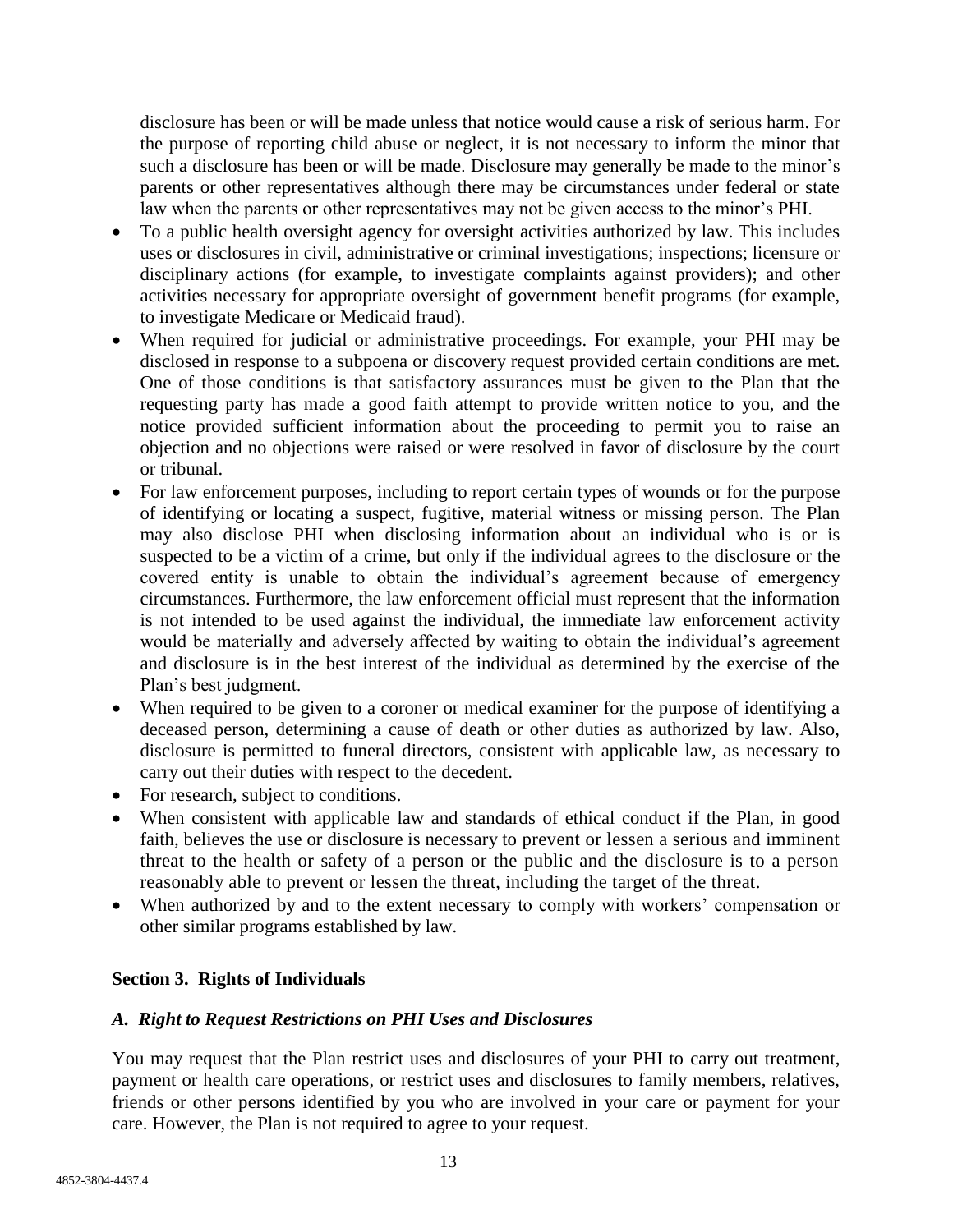The Plan will accommodate reasonable requests to receive communications of PHI by alternative means or at alternative locations as required by law. You or your personal representative will be required to complete a form to request restrictions on uses and disclosures of your PHI. Such requests should be made to the Plan at the address provided at the end of this Notice specifying the requested method of contact or the location where you wish to be contacted.

# *B. Right to Inspect and Copy PHI*

You have a right to inspect and obtain a copy of your PHI contained in a "designated record set," for as long as the Plan maintains the PHI. *"Designated Record Set"* includes enrollment, payment, billing, claims adjudication and case or medical management record systems maintained by or for a health plan; or other information used by the Plan entity to make decisions about individuals.

The requested information will be provided within 30 days if the information is maintained on site or within 60 days if the information is maintained offsite. A single 30-day extension is allowed if the Plan is unable to comply with the deadline. You or your personal representative will be required to complete a form to request access to the PHI in your designated record set. Requests for access to PHI should be made to the Plan at the address provided at the end of this Notice.

If access is denied, you or your personal representative will be provided with a written denial setting forth the basis for the denial, a description of how you may exercise review rights and a description of how you may complain to the Secretary of the U.S. Department of Health and Human Services.

# *C. Right to Amend PHI*

You have the right to request the Plan amend your PHI or a record about you in a designated record set for as long as the PHI is maintained in the designated record set.

The Plan has 60 days after the request is made to act on the request. A single 30-day extension is allowed if the Plan is unable to comply with the deadline. If the request is denied in whole or part, the Plan must provide you with a written denial that explains the basis for the denial. You or your personal representative may then submit a written statement disagreeing with the denial and have that statement included with any future disclosures of your PHI. You or your personal representative will be required to complete a form to request amendment of the PHI in your designated record set. Requests for amendment of PHI in a designated record set should be made to the Plan at the address provided at the end of this Notice.

# *D. Right to Receive an Accounting of PHI Disclosures*

At your request, the Plan will also provide you with an accounting of disclosures by the Plan of your PHI during the six years prior to the date of your request. However, such accounting need not include PHI disclosures made: (1) to carry out treatment, payment or health care operations; (2) to you about your own PHI; (3) prior to April 14, 2004; or (4) pursuant to your authorization.

If the accounting cannot be provided within 60 days, an additional 30 days is allowed if you are given a written statement of the reasons for the delay and the date by which the accounting will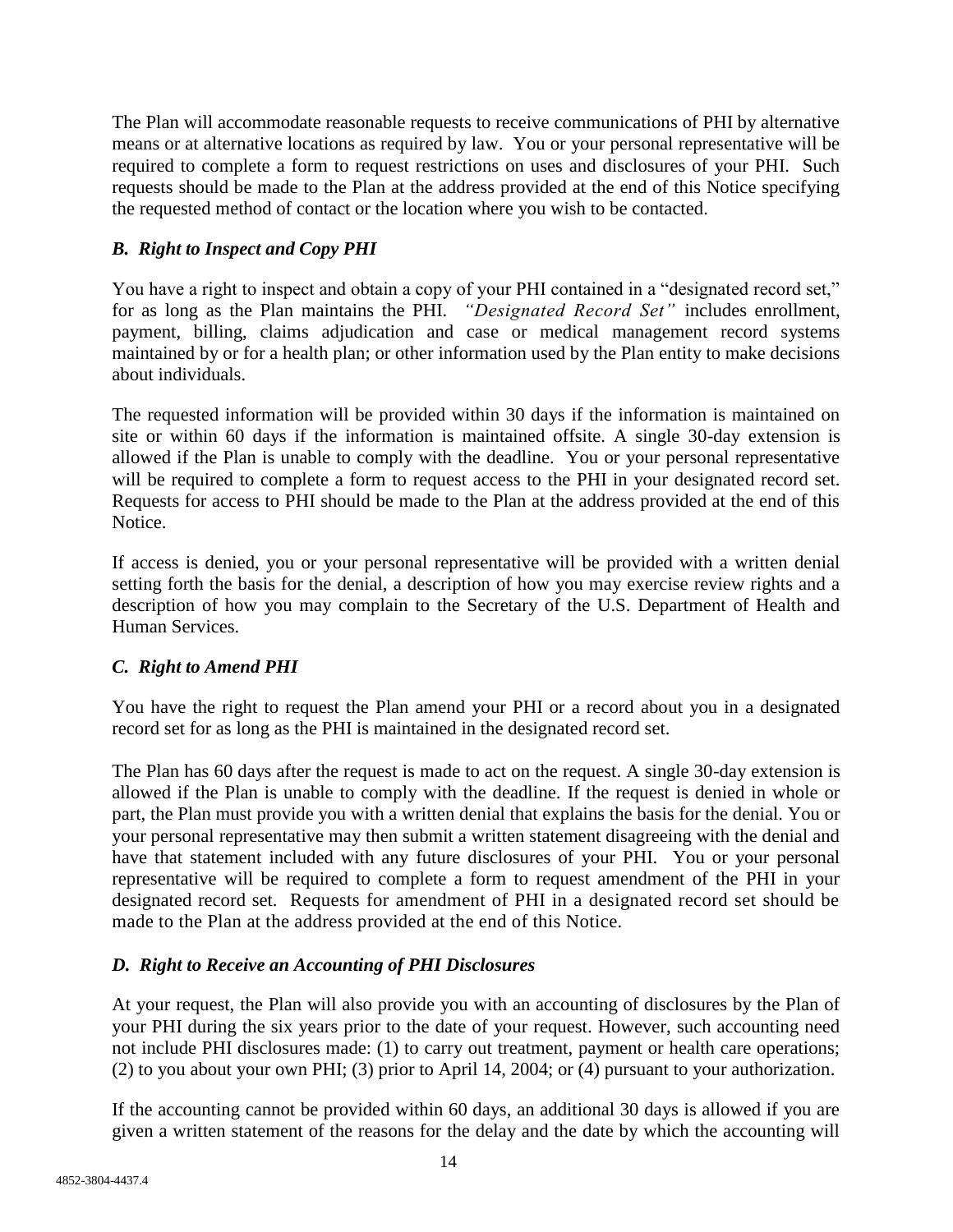be provided. If you request more than one accounting within a 12-month period, the Plan will charge a reasonable, cost-based fee for each subsequent accounting. You or your personal representative will be required to complete a form to request an accounting. Requests for an accounting should be made to the Plan at the address provided at the end of this Notice.

# *E. The Right to Receive a Paper Copy of This Notice Upon Request*

To obtain a paper copy of this Notice at any time contact the Plan Administrator. The Notice is also posted on the Plan Sponsor's intranet site. Even if you have agreed to receive this Notice electronically, you are still entitled to a paper copy of this Notice.

# *F. A Note About Personal Representatives*

You may exercise your rights through a personal representative. Your personal representative will be required to produce evidence of his/her authority to act on your behalf before that person will be given access to your PHI or allowed to take any action for you. Proof of such authority may take one of the following forms:

- a power of attorney for health care purposes, notarized by a notary public;
- a court order of appointment of the person as the conservator or guardian of the individual; or
- an individual who is the parent of a minor child.

The Plan retains discretion to deny access to your PHI to a personal representative to provide protection to those vulnerable people who depend on others to exercise their rights under these rules and who may be subject to abuse or neglect. This also applies to personal representatives of minors.

# **Section 4. Your Right to File a Complaint With the Plan or the HHS Secretary**

If you believe that your privacy rights have been violated, you may complain to the Plan in care of the Plan Administrator. You may file a complaint with the Secretary of the U.S. Department of Health and Human Services. The Plan will not retaliate against you for filing a complaint.

#### **Section 5. Whom to Contact at the Plan for More Information**

If you have any questions regarding this Notice or the subjects addressed in it, you may contact the Plan's Privacy Officer, listed at the information provided below:

> Elma F. Benavides Associate Vice President for Human Resources Southwestern University 1001 E. University Avenue P.O. Box 770 Georgetown, TX 78627-0770 (512) 863-1441 [benavide@southwestern.edu](mailto:benavide@southwestern.edu)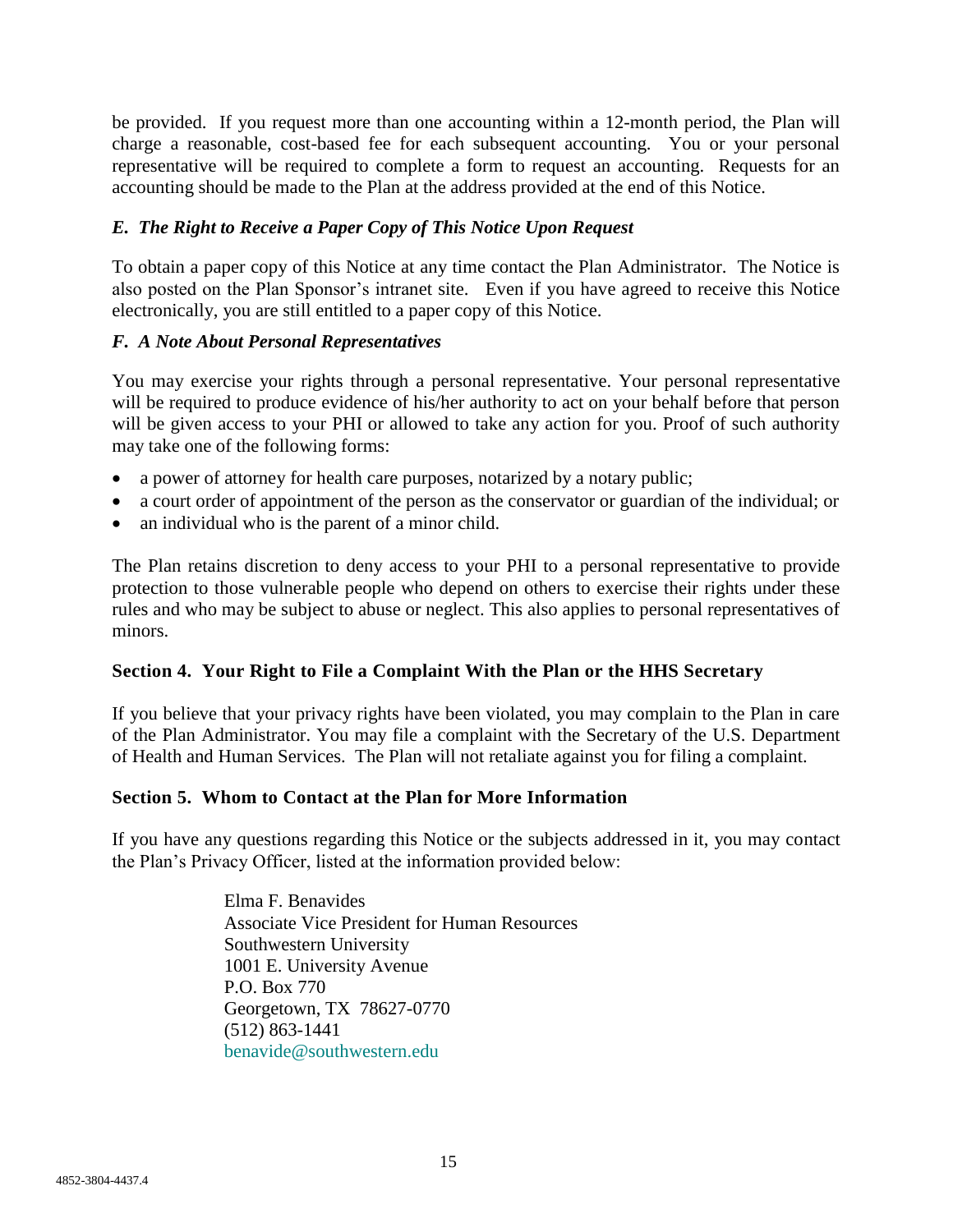# **PLAN INFORMATION APPENDIX**

# **GENERAL PLAN INFORMATION**

| <b>Name of Plan:</b>                                          | Southwestern University Retiree                      |
|---------------------------------------------------------------|------------------------------------------------------|
|                                                               |                                                      |
|                                                               | Health Reimbursement Arrangement                     |
| <b>Effective Date:</b>                                        |                                                      |
|                                                               | January 1, 2014                                      |
|                                                               |                                                      |
| Name, address, and telephone number of the                    | Southwestern University                              |
| <b>Plan Sponsor:</b>                                          | 1001 E. University Avenue                            |
|                                                               | P.O. Box 770                                         |
|                                                               | Georgetown, TX 78627                                 |
|                                                               | $(512) 863 - 1441$                                   |
|                                                               |                                                      |
| Name, address, and telephone number of the                    |                                                      |
| <b>Plan Administrator:</b>                                    | Southwestern University                              |
|                                                               | 1001 E. University Avenue                            |
| The Plan Administrator has the exclusive right to             | P.O. Box 770                                         |
| interpret the Plan and to decide all matters arising          | Georgetown, TX 78627                                 |
| under the Plan, including the right to make                   | $(512) 863 - 1441$                                   |
| determinations of fact, and construe and interpret            |                                                      |
| ambiguities,<br>inconsistencies,<br>possible<br><sub>or</sub> |                                                      |
| omissions in the Plan and the SPD issued in                   |                                                      |
| Plan.<br>The<br>connection<br>with<br>the<br>Plan             |                                                      |
| Administrator may delegate one or more of its                 |                                                      |
| responsibilities to one or more individuals or                |                                                      |
| committees.                                                   |                                                      |
|                                                               |                                                      |
| <b>Agent for Service of Legal Process:</b>                    | Southwestern University                              |
|                                                               | 1001 E. University Avenue                            |
|                                                               | P.O. Box 770                                         |
|                                                               | Georgetown, TX 78627                                 |
|                                                               | $(512) 863 - 1441$                                   |
|                                                               |                                                      |
|                                                               |                                                      |
| Sponsor's federal tax identification number:                  | 74-1233796                                           |
|                                                               |                                                      |
| <b>Plan Number:</b>                                           | 504                                                  |
|                                                               |                                                      |
| <b>Plan Year:</b>                                             | The 12 consecutive month period ending each December |
|                                                               | 31.                                                  |
|                                                               |                                                      |
| <b>Third Party Administrator:</b>                             | Extend Health, Inc.                                  |
|                                                               | 10975 South Sterling View Drive                      |
|                                                               | Suite A-1 South                                      |
|                                                               | Jordan, UT 84905                                     |
|                                                               | $(866)$ 322-2824                                     |
|                                                               | www.ExtendHealth.com/employer                        |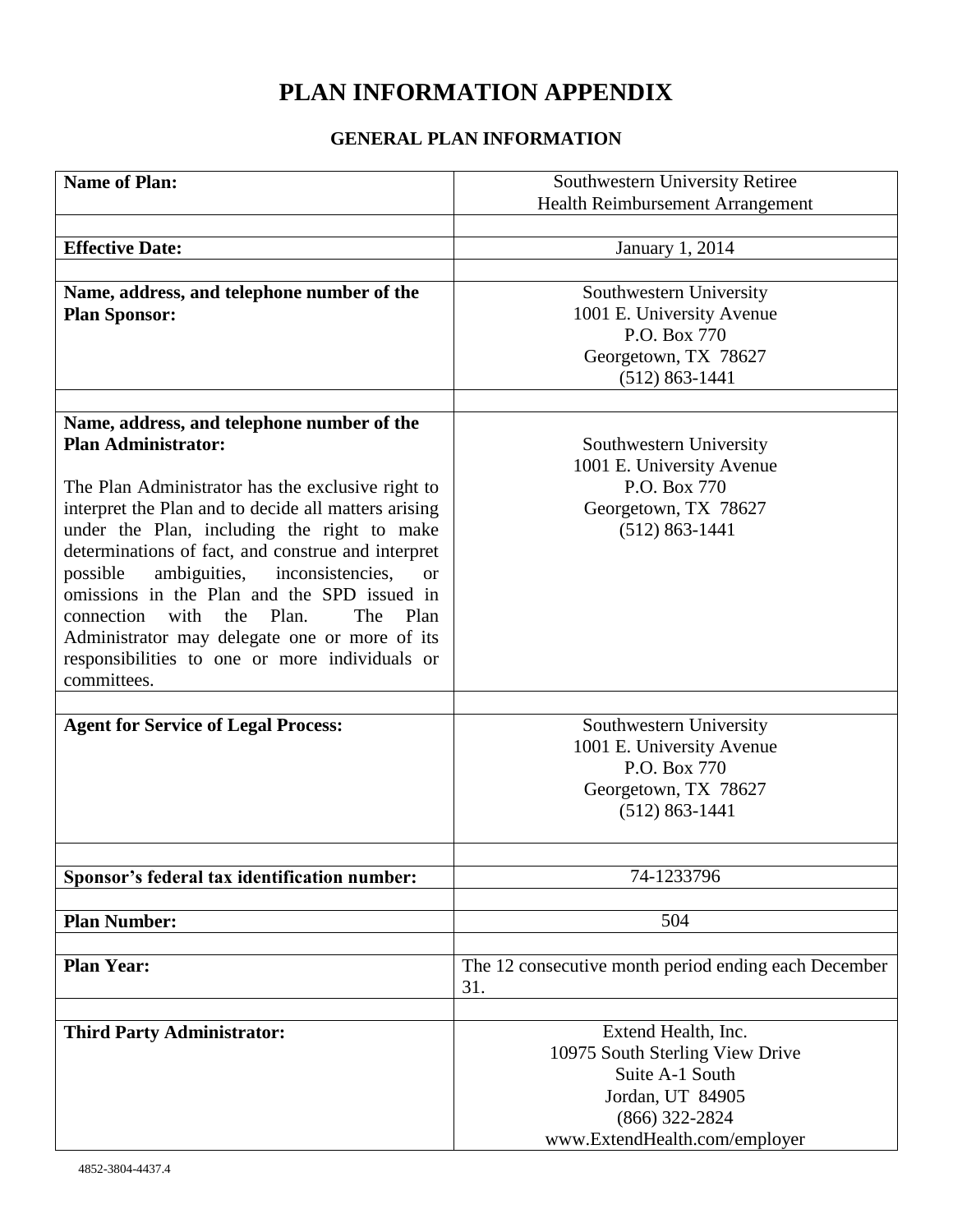| <b>Claims Submission Agent:</b><br>reimbursement forms,<br>All<br>supporting<br>and<br>documentation, must be provided to the Claims<br>Submission Agent. Forms should not be mailed<br>to the Third Party Administrator. | PayFlex Systems USA, Inc.<br>Extend Health<br>P.O. Box 3039<br>Omaha, NE 68103-3039<br>Fax: (402) 231-4310                |
|---------------------------------------------------------------------------------------------------------------------------------------------------------------------------------------------------------------------------|---------------------------------------------------------------------------------------------------------------------------|
| <b>Funding:</b>                                                                                                                                                                                                           | Benefits are paid from the Employer's general assets.<br>There is no trust or other fund from<br>which benefits are paid. |